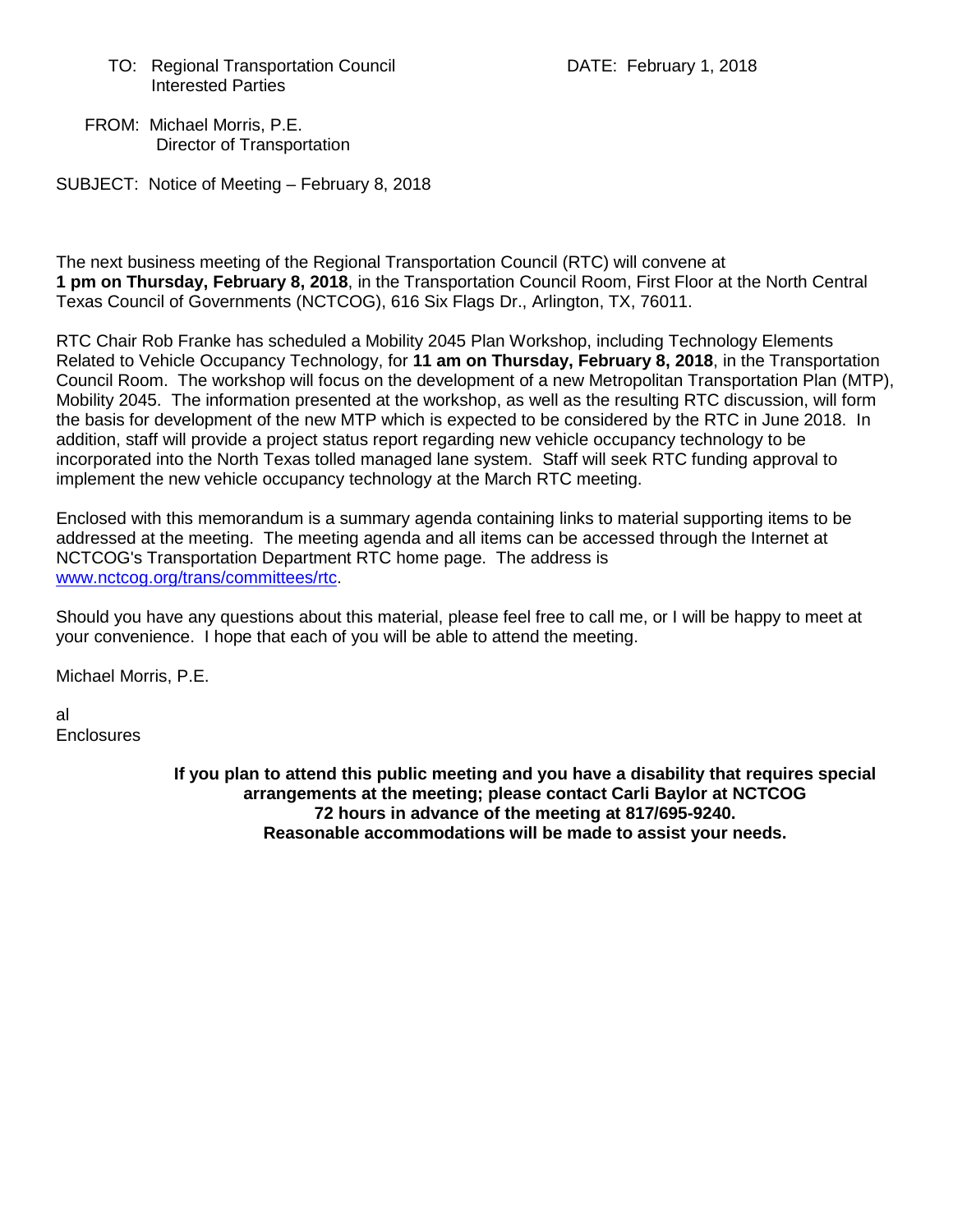#### **AGENDA**

#### **Regional Transportation Council Thursday, February 8, 2018 North Central Texas Council of Governments**

- **11:00 am Mobility 2045 Plan Workshop Including Technology Elements Related to Vehicle Occupancy Technology** 
	- **1:00 pm Full RTC Business Agenda (NCTCOG Guest Secured Wireless Connection Password: rangers!)**
	- **1:00 – 1:05** 1. **Approval of January 11, 2018, Minutes**  $\boxtimes$  Action  $\Box$  Possible Action  $\Box$  Information Minutes: 5 Presenter: Rob Franke, RTC Chair Item Summary: Approval of the January 11, 2018, minutes contained in [Reference Item 1](http://www.nctcog.org/trans/committees/rtc/2018/02Feb/Ref.Itm_1.rtc020818.pdf) will be requested. Background: N/A

#### **1:05 – 1:05** 2. **Consent Agenda**

- $\boxtimes$  Action  $\square$  Possible Action  $\square$  Information Minutes: 0
- 2.1. **FY2018 and FY2019 Unified Planning Work Program Modifications**
	- Presenter: Dan Kessler, NCTCOG
	- Item Summary: Regional Transportation Council (RTC) approval of modifications to the FY2018 and FY2019 Unified Planning Work Program (UPWP) will be requested. Direction for staff to also amend other administrative/planning documents, as appropriate, to reflect the approved modifications will also be sought. Background: The Unified Planning Work Program is required by federal and State transportation planning regulations and provides a summary of the transportation and transportation-related air quality planning tasks to be conducted by Metropolitan Planning Organization staff. The FY2018 and FY2019 UPWP identifies the activities to be carried out between October 1, 2017, and September 30, 2019. Amendments to this document are being proposed to reflect project updates and funding adjustments. The proposed amendments were presented to the public through the January 9, 10, and 16, 2018, public meetings and are also included as [Electronic Item 2.1.1.](http://www.nctcog.org/trans/committees/rtc/2018/02Feb/Ref.Itm_2.1.1.rtc020818.pdf) Additional information is provided in [Electronic Item 2.1.2.](http://www.nctcog.org/trans/committees/rtc/2018/02Feb/Ref.Itm_2.1.2.rtc020818.pdf) Comments received as a result of the public outreach process, if any, will be provided as a handout at the meeting. The Surface Transportation Technical Committee took action at its January meeting to recommend Regional Transportation Council approval of the modifications.

#### 2.2. **Video Web Hosting Services and Equipment Upgrade in the Transportation Council Room**

| Presenter: | Sandy Wesch, NCTCOG                                                 |
|------------|---------------------------------------------------------------------|
|            | Item Summary: Staff is currently procuring a new contract for video |
|            | web hosting services to continue live streaming of                  |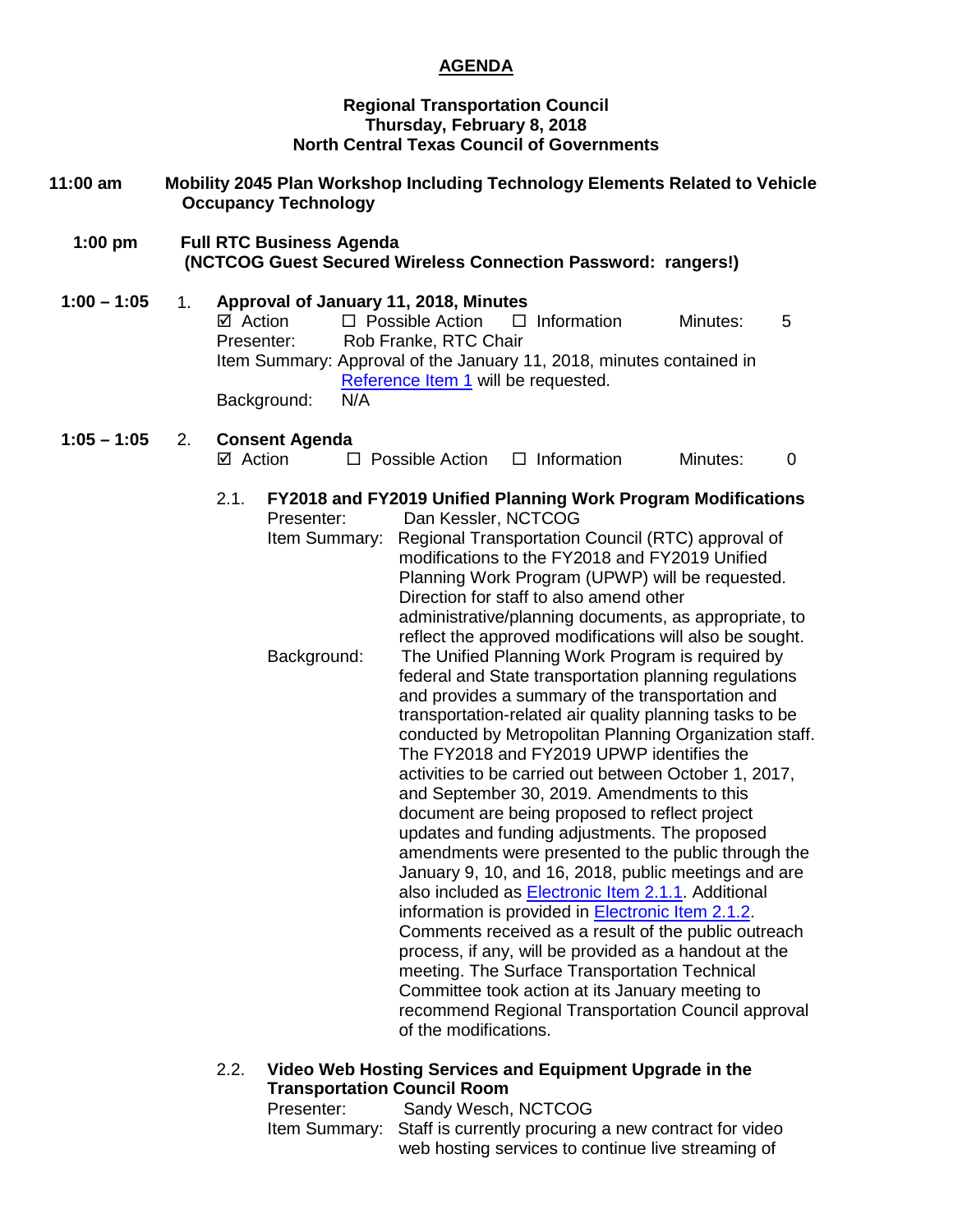|             | Regional Transportation Council (RTC) meetings.<br>Additionally, staff is requesting RTC approval for<br>\$50,000 in RTC Local funding to support the upgrade<br>of video displays in the Transportation Council Room.<br>Approval will also be sought to include this additional<br>funding in the FY2018 and FY2019 Unified Planning<br>Work Program, 2017-2020 Transportation<br>Improvement Program, and other |
|-------------|--------------------------------------------------------------------------------------------------------------------------------------------------------------------------------------------------------------------------------------------------------------------------------------------------------------------------------------------------------------------------------------------------------------------|
|             | administrative/planning documents as necessary.                                                                                                                                                                                                                                                                                                                                                                    |
| Background: | In 2016, the Texas Legislature adopted Senate                                                                                                                                                                                                                                                                                                                                                                      |
|             | Bill 1237, which requires a metropolitan planning                                                                                                                                                                                                                                                                                                                                                                  |
|             | organization that serves one or more counties with a                                                                                                                                                                                                                                                                                                                                                               |
|             | population of 350,000 or more to broadcast over the                                                                                                                                                                                                                                                                                                                                                                |
|             | Internet live video and audio of each open meeting                                                                                                                                                                                                                                                                                                                                                                 |
|             | held by the policy board. Subsequently, the videos                                                                                                                                                                                                                                                                                                                                                                 |
|             | must be archived and made available through a web<br>site. The North Central Texas Council of Governments'                                                                                                                                                                                                                                                                                                         |
|             | (NCTCOG) current contract for this service expires in                                                                                                                                                                                                                                                                                                                                                              |
|             | April 2018. Staff is procuring a new contract for these                                                                                                                                                                                                                                                                                                                                                            |
|             | services. Additionally, NCTCOG staff recommends the                                                                                                                                                                                                                                                                                                                                                                |
|             | replacement of the front projector and screen in the                                                                                                                                                                                                                                                                                                                                                               |
|             | Transportation Council Room and the addition of two                                                                                                                                                                                                                                                                                                                                                                |
|             | monitors at the back of the room. Funding currently                                                                                                                                                                                                                                                                                                                                                                |
|             | exists for the web hosting services, but additional                                                                                                                                                                                                                                                                                                                                                                |
|             | funding is needed to purchase the upgraded<br>equipment.                                                                                                                                                                                                                                                                                                                                                           |

#### **1:05 – 1:20** 3. **Orientation to Agenda/Director of Transportation Report**

 $\Box$  Action  $\Box$  Possible Action  $\Box$  Information Minutes: 15 Presenter: Michael Morris, NCTCOG

- 1. Eco-Logical Recognition
- 2. Regional Transportation Council (RTC) Member Representation at **Events** 
	- January 25, 2018, Texas Transportation Commission Meeting (RTC Chair Rob Franke, RTC Vice Chair Gary Fickes, Clay Lewis Jenkins, Jungus Jordan, Lee M. Kleinman, B. Adam McGough, Mike Taylor, Oscar Ward, and Kathryn Wilemon)
- 3. Communication Method for RTC Items/Presentations
- 4. Air Quality Funding Opportunities for Vehicles [\(Electronic Item 3.1\)](http://www.nctcog.org/trans/air/vehicles/investments/funding/VehicleFundingOpportunities.asp)
- 5. Dallas-Fort Worth Clean Cities Events [\(Electronic Item 3.2\)](http://www.nctcog.org/trans/committees/rtc/2018/02Feb/Ref.Itm_3.2.rtc020818.pdf)
- 6. Dallas-Fort Worth Clean Cities Annual Survey Due February 15 [\(Electronic Item 3.3\)](https://www.dfwcleancities.org/annualreport)
- 7. Clean Construction Contract Language Incorporated into the North Central Texas Council of Governments Public Works Construction Standards [\(Electronic Item 3.4\)](http://www.nctcog.org/trans/committees/rtc/2018/02Feb/Ref.Itm_3.4.rtc020818.pdf)
- 8. 2017 Transportation Development Credits Annual Report (Electronic [Item 3.5\)](http://www.nctcog.org/trans/committees/rtc/2018/02Feb/Ref.Itm_3.5.rtc020818.pdf)
- 9. East/West Equity Update [\(Electronic Item 3.6\)](http://www.nctcog.org/trans/committees/rtc/2018/02Feb/Ref.Itm_3.6.rtc020818.pdf)
- 10. January Public Meeting Minutes [\(Electronic Item 3.7\)](http://www.nctcog.org/trans/committees/rtc/2018/02Feb/Ref.Itm_3.7.rtc020818.pdf)
- 11. February Public Meeting Notice [\(Electronic Item 3.8\)](http://www.nctcog.org/trans/committees/rtc/2018/02Feb/Ref.Itm_3.8.rtc020818.pdf)
- 12. Testimony at the High-Speed Rail Public Hearing [\(Electronic Item 3.9\)](http://www.nctcog.org/trans/committees/rtc/2018/02Feb/Ref.Itm_3.9.rtc020818.pdf)
- 13. Senior Staffing Changes
- 14. Status Report on the Margaret McDermott Bridge
- 15. Recent Transportation Events
- 16. Public Comments Report [\(Electronic Item 3.10\)](http://www.nctcog.org/trans/committees/rtc/2018/02Feb/Ref.Itm_3.10.rtc020818.pdf)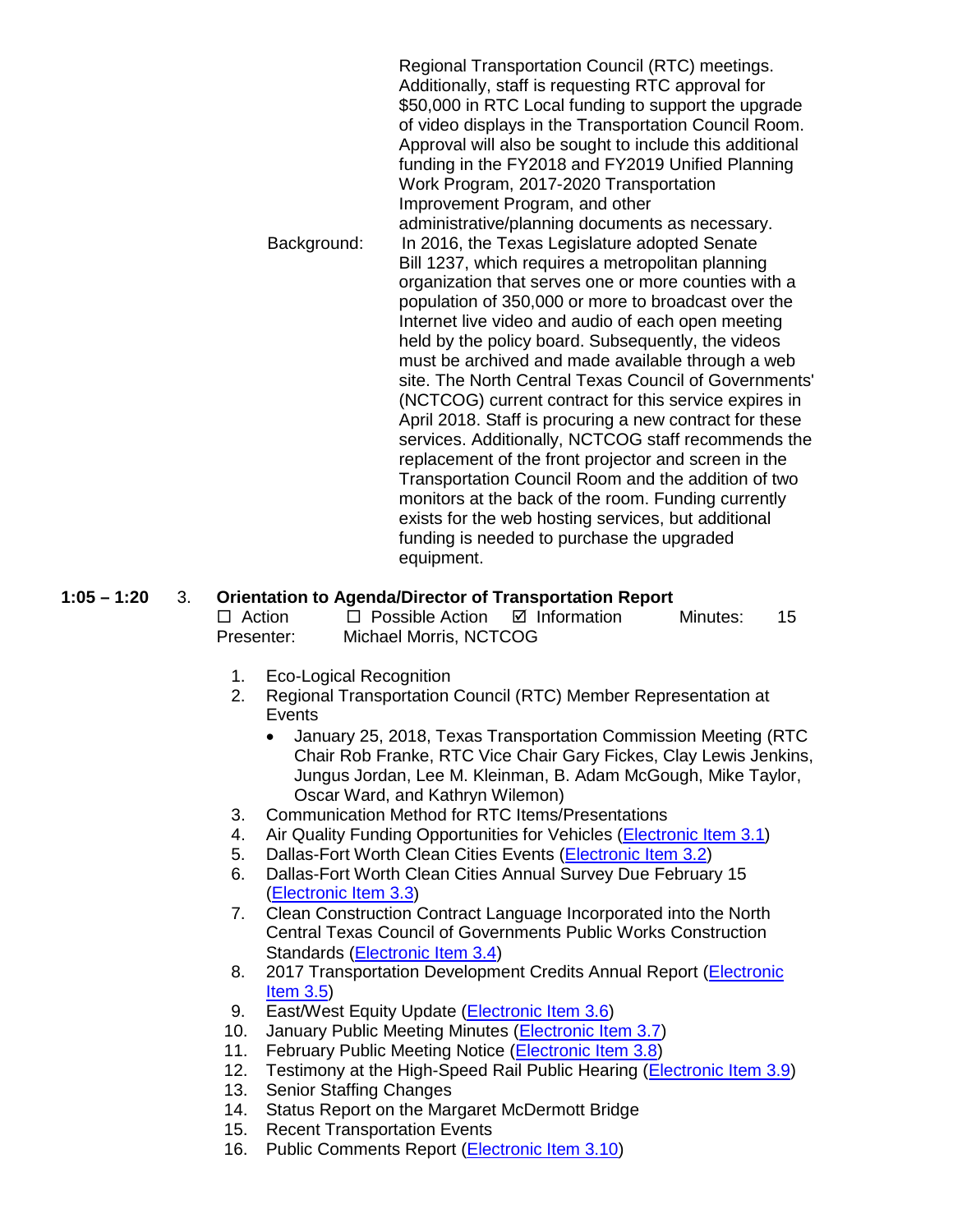- 17. Recent Correspondence [\(Electronic Item 3.11\)](http://www.nctcog.org/trans/committees/rtc/2018/02Feb/Ref.Itm_3.11.rtc020818.pdf)
- 18. Recent News Articles [\(Electronic Item 3.12\)](http://www.nctcog.org/trans/committees/rtc/2018/02Feb/Ref.Itm_3.12.rtc020818.pdf)
- 19. Recent Press Releases [\(Electronic Item 3.13\)](http://www.nctcog.org/trans/committees/rtc/2018/02Feb/Ref.Itm_3.13.rtc020818.pdf)
- 20. Transportation Partners Progress Reports

#### **1:20 – 1:30** 4. **Blue-Green-Grey Awards**

 $\boxtimes$  Action  $\Box$  Possible Action  $\Box$  Information Minutes: 10 Presenter: Emily Beckham, NCTCOG Item Summary: Staff will provide information regarding the Blue-Green-Grey Application for New Ideas funding opportunity, proposals received, and evaluation process. A recommendation of projects to select for funding will also be provided and Regional Transportation Council action requested. Background: The North Central Texas Council of Governments (NCTCOG) issued the Blue-Green-Grey funding opportunity on October 4, 2017. Applications were due on November 3, 2017. Eligible projects were to be in the 12-county Metropolitan Planning Area and address innovative outcomes focused on three elements – Blue (water), Green (environment), and Grey (transportation infrastructure). Eligible applicants could include teams of individuals, private firms, and governmental agencies and could receive a maximum award of \$50,000. NCTCOG will seek approval to proceed with awards for implementation of projects awarded through the 2017-2018 Blue-Green-Grey Application for New Ideas. [Electronic Item 4.1](http://www.nctcog.org/trans/committees/rtc/2018/02Feb/Ref.Itm_4.1.rtc020818.pdf) provides additional information on application scoring. [Electronic](http://www.nctcog.org/trans/committees/rtc/2018/02Feb/Ref.Itm_4.2.rtc020818.pdf)  [Item 4.2](http://www.nctcog.org/trans/committees/rtc/2018/02Feb/Ref.Itm_4.2.rtc020818.pdf) reflects NCTCOG staff recommendations.

#### **1:30 – 1:40** 5. **Follow Up to the Texas Transportation Commission Meeting**

- $\boxtimes$  Action  $\Box$  Possible Action  $\Box$  Information Minutes: 10 Presenter: Michael Morris, NCTCOG
- Item Summary: Staff will provide an overview of the January 25, 2018, Texas Transportation Commission meeting. In addition, staff will seek additional financial commitment on IH 635 East Phase 3 in order for the Texas Transportation Commission to advance the procurement of the design-build contract.
- Background: Funding for IH 635 East and "Big Projects" in the State of Texas have been discussed regularly over the past several months. Regional Transportation Council members and staff attended the January 25, 2018, Texas Transportation Commission meeting to present the importance of the IH 635 East project proceeding to procurement. [Electronic](http://www.nctcog.org/trans/committees/rtc/2018/02Feb/Ref.Itm_5.rtc020818.pdf)  [Item 5](http://www.nctcog.org/trans/committees/rtc/2018/02Feb/Ref.Itm_5.rtc020818.pdf) contains a summary and proposed action on IH 635 East Phase 3.

# **1:40 – 1:55** 6. **Mobility 2045 Update and Follow Up to Workshop**

- $\Box$  Possible Action  $\Box$  Information Minutes: 15 Presenter: Kevin Feldt, NCTCOG Item Summary: Work continues on the region's next long-range transportation plan, Mobility 2045. Staff will present an overview of the progress to date, including special initiatives. In addition, staff will present information regarding: • Regional Transportation Council workshop summary
	- Schedule for completion Background: The last comprehensive update of the Metropolitan
		- Transportation Plan (MTP) occurred in 2016 with the adoption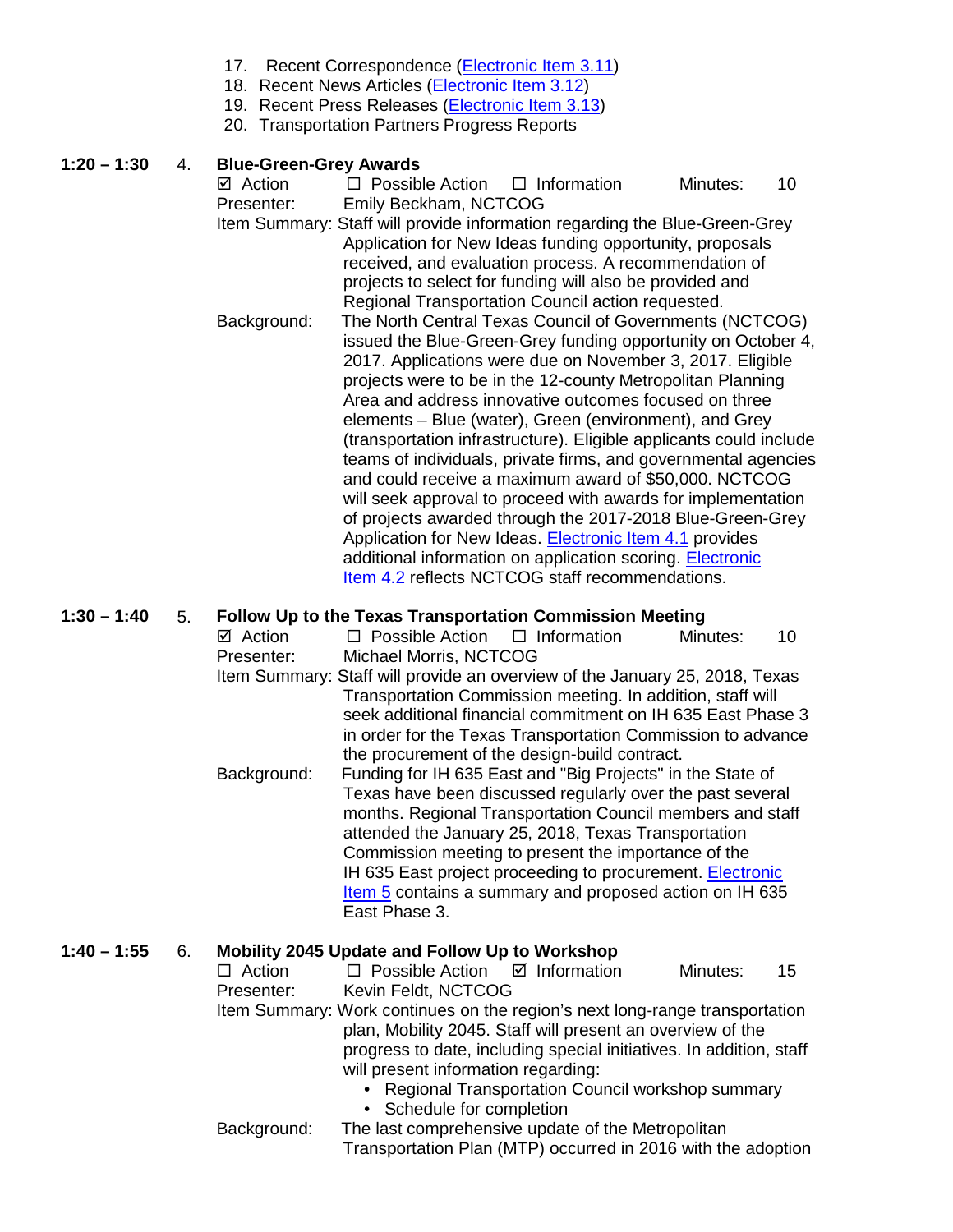of Mobility 2040. Staff has continued MTP development with a variety of efforts. Development will continue over the next several months. The Regional Transportation Council is expected to take action on Mobility 2045 in June 2018. Mobility 2045 will reassess existing recommendations and include new demographics, financial forecasts, and planning initiatives.

#### **1:55 – 2:05** 7. **2017-2018 CMAQ/STBG Funding Program: Sustainable Development Phase 4**

 $\Box$  Action  $\Box$  Possible Action  $\Box$  Information Minutes: 10 Presenter: Adam Beckom, NCTCOG Item Summary: Staff will brief the Council on the proposed projects to be funded under the Sustainable Development Phase 4 Program in the 2017-2018 Congestion Mitigation and Air Quality Improvement Program (CMAQ)/Surface Transportation Block Grant Program (STBG) Funding Program. Background: In April 2017, staff introduced the process to select projects using CMAQ and STBG funding through several funding programs. Staff has received requests from local agencies that have projects containing Texas Department of Transportation (TxDOT) Turnback, transit-oriented development (TOD), and/or other context-sensitive elements proposed for funding through the Sustainable Development Phase 4 Program. Details on the projects that staff is recommending to fund can be found in [Electronic Item 7.](http://www.nctcog.org/trans/committees/rtc/2018/02Feb/Ref.Itm_7.rtc020818.pdf)

## **2:05 – 2:15** 8. **High-Occupancy Vehicle Subsidy/Technology Update**

 $\Box$  Action  $\Box$  Possible Action  $\Box$  Information Minutes: 10 Presenter: Dan Lamers, NCTCOG

- Item Summary: Staff will brief the Regional Transportation Council (RTC) on the managed lane performance report and the status of the automated auto occupancy verification initiative for managed lanes.
- Background: As part of the adoption of the Tolled Managed Lane and High-Occupancy Vehicle (HOV)/Express Managed Lane policies, the RTC requires regular reports provided by the Texas Department of Transportation (TxDOT) regarding performance of the managed lane facilities and the North Texas Tollway Authority regarding customer service demands. The RTC's Tolled Managed Lane Policy provides for a 50 percent peak period HOV discount, paid for with Regional Toll Revenue dollars. Currently, HOV users wishing to receive the discount must register their trip as an HOV trip in advance of taking that trip. Staff will brief the RTC on the discussion regarding a new technology based process for HOV verification that was discussed at the earlier RTC workshop. The new technology is being considered within the region and eventually statewide.

## **2:15 – 2:25** 9. **Access North Texas**

| $\Box$ Action                                                             | $\Box$ Possible Action $\Box$ Information                      |  | Minutes: | $-10$ |  |  |
|---------------------------------------------------------------------------|----------------------------------------------------------------|--|----------|-------|--|--|
| Presenter:                                                                | Sarah Chadderdon, NCTCOG                                       |  |          |       |  |  |
| Item Summary: Staff will provide information on an update to Access North |                                                                |  |          |       |  |  |
| Texas. Since August 2016, staff has coordinated with a wide               |                                                                |  |          |       |  |  |
| range of stakeholders, transit customers, and the public to               |                                                                |  |          |       |  |  |
|                                                                           | document the transportation needs of older adults, individuals |  |          |       |  |  |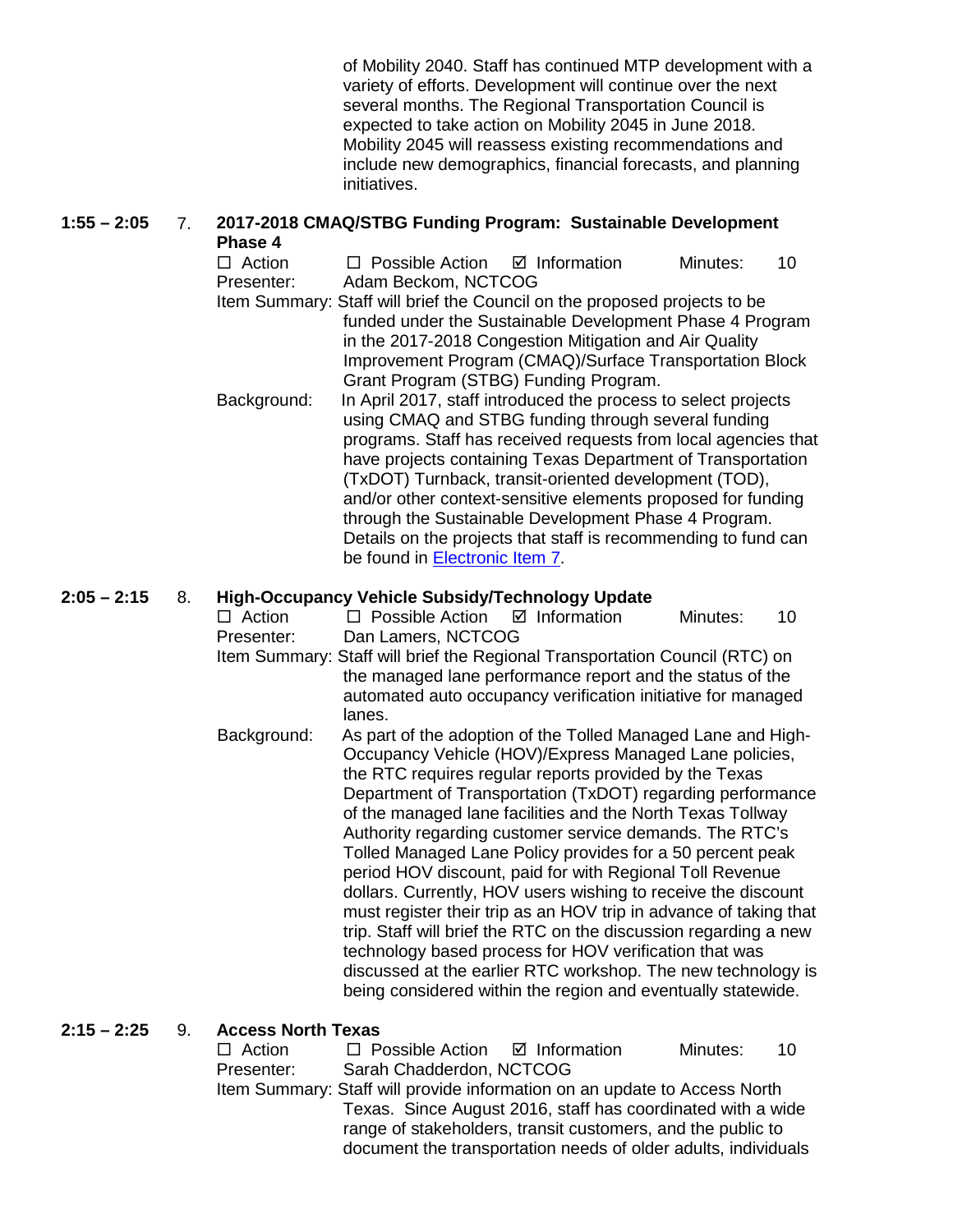with disabilities, individuals with lower incomes, and others with transportation challenges. Access North Texas outlines strategies to address these needs and serves as a guide for agencies that will implement these strategies to improve access to work, medical appointments, education, and the community. RTC's action at the January 11, 2018, meeting approving \$1 million for equitable, affordable transit fares will allow early implementation of one of the plan's strategies. Public meetings are scheduled in February. More information, as well as the draft plan, is available in [Electronic Item 9.](http://www.nctcog.org/trans/transit/ops/jarc/TransitCoordination.asp) Background: Access North Texas is the public transportation coordination plan for North Central Texas and was last updated in 2013. The Fixing America's Surface Transportation (FAST) Act requires that this plan be developed and Chapter 461 of the Texas Transportation Code requires coordination among public transportation providers. The North Central Texas Council of Governments is the lead agency in developing this plan for the 16-county region. The plan identifies the transportation needs of older adults, individuals with disabilities, individuals with lower incomes, and others with transportation challenges and focuses on strategies to address these needs over the next four years. Projects funded through the Federal Transit Administration's Enhanced Mobility of Seniors and Individuals with Disabilities Program must be included in this plan.